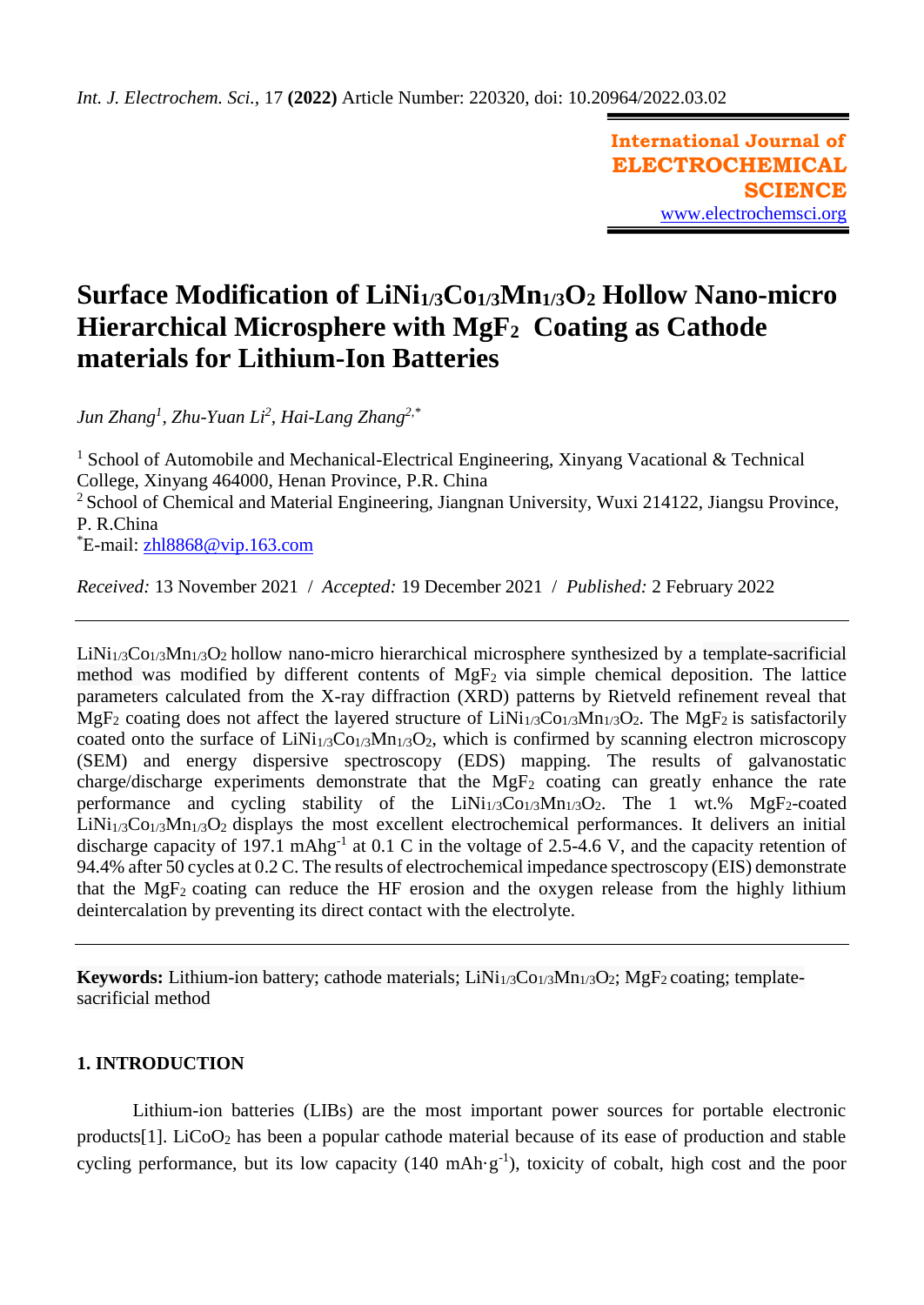thermal stability prohibit its use in hybrid electric vehicles (HEVs) and electric vehicles (EVs) in the future[2, 3]. Therefore, the possible cathode materials with higher specific capacity for lithium ion batteries have led to the study of researchers. Since Ohzuku first synthesized the layered cathode material LiNi<sub>1/3</sub>Mn<sub>1/3</sub>Co<sub>1/3</sub>O<sub>2</sub>, it has gradually attracted widespread attention<sup>[4]</sup>. LiNi<sub>1/3</sub>Mn<sub>1/3</sub>Co<sub>1/3</sub>O<sub>2</sub> as one of the promising alternatives to  $LiCoO<sub>2</sub>$  cathode materials has been widely investigated by many researchers because of its high discharge capacity, high rate capability, long cycling ability, low cost and environmental friendness[5-7]. However,  $LiNi<sub>1/3</sub>Mn<sub>1/3</sub>Co<sub>1/3</sub>O<sub>2</sub>$  cathode material suffers from rapid capacity fading and inferior rate capabilities, making it difficult to meet the requirements of HEVs and EVs for higher charge and discharge rate capability of lithium ion batteries[8, 9].

To solve those issues, many researches recently have reported that surface modification as an effective way to improve the electrochemical performance of  $LiNi<sub>1/3</sub>Mn<sub>1/3</sub>Co<sub>1/3</sub>O<sub>2</sub>$ . Surface modification has the advantages of the little effect on original capacity due to no reduction of the amount of electrochemically active elements and could inhibit the side reaction between the electrolyte and the cathode material[10-12]. Therefore, a series of metal oxides, metal phosphates and metal fluoride have been used to surface coating for LiNi<sub>1/3</sub>Mn<sub>1/3</sub>Co<sub>1/3</sub>O<sub>2</sub>, such as Al<sub>2</sub>O<sub>3</sub>[13], FePO<sub>4</sub>[14], AlF<sub>3</sub>[15] and so on. Among the above mentioned materials, metal fluoride is one of the most promising candidates[16]. Zhao et al. [17] reported that 1 wt.% AlF<sub>3</sub> and 1 wt.% MgF<sub>2</sub> coated LiNi<sub>1/3</sub>Co<sub>1/3</sub>Mn<sub>1/3</sub>O<sub>2</sub> cathode materials showed an optimized electrochemical performance. It presents an initial capacity of 207.2mAh/g at 0.2 C in the voltage of 2.8-4.7 V, and has a capacity retention of 81.6% after 65 cycles, which is due to the reduction of the interface charge transfer impedance.

Recently, much more research work has been focused on the preparation methods to enhance the electrochemical properties.LiNi<sub>x</sub>Co<sub>y</sub>Mn<sub>1-x-y</sub>O<sub>2</sub> ( $x+y=1$ ,  $x>0$ ,  $y>0$ ) cathode materials were generally synthesized by co-precipitation method<sup>[18]</sup>, sol-gel method<sup>[19]</sup> and solid-state method<sup>[6]</sup>. Recently, template-sacrificial method has been used to synthesizeLiNi<sub>x</sub>Co<sub>y</sub>Mn<sub>1-x-y</sub>O<sub>2</sub> (x+y=1, x>0, y>0) cathode materials[20,21]. Fang et al.[22] prepared hollow peanut-like hierarchical mesoporous  $LiNi<sub>1/3</sub>Mn<sub>1/3</sub>Co<sub>1/3</sub>O<sub>2</sub>$  by a simple self-template solid-state method, which presented superior capacities and rate performances with the initial discharge capacities of  $144.7 \text{ mAbg}^{-1}$  at 10 C. Xiong et al.[23] has synthesized high-performance hierarchical  $LiNi<sub>1/3</sub>Mn<sub>1/3</sub>Co<sub>1/3</sub>O<sub>2</sub>$  microspheres via templatesacrificial route, and the LiNi<sub>1/3</sub>Mn<sub>1/3</sub>Co<sub>1/3</sub>O<sub>2</sub> can achieve the initialdischarge capacity of 196 mAhg<sup>-1</sup> at 0.1 C between 2.5-4.4 V. Their results give a clear evidence that hollow architecture is beneficial to superior electrochemical performance of cathode materials.

In our labarotory, some research work has been done for improving the electrochemical performances of cathode materials[24-27].

Nevertheless, researchers have only used this method to synthesize pristine cathode materials, and have not done further modification research. In this work,  $LiNi<sub>1/3</sub>Mn<sub>1/3</sub>Co<sub>1/3</sub>O<sub>2</sub>$  cathode materials have been synthesized via a simple template-sacrificial method, and the effect of MgF<sub>2</sub> coating on the physical and the electrochemical properties have been investigated.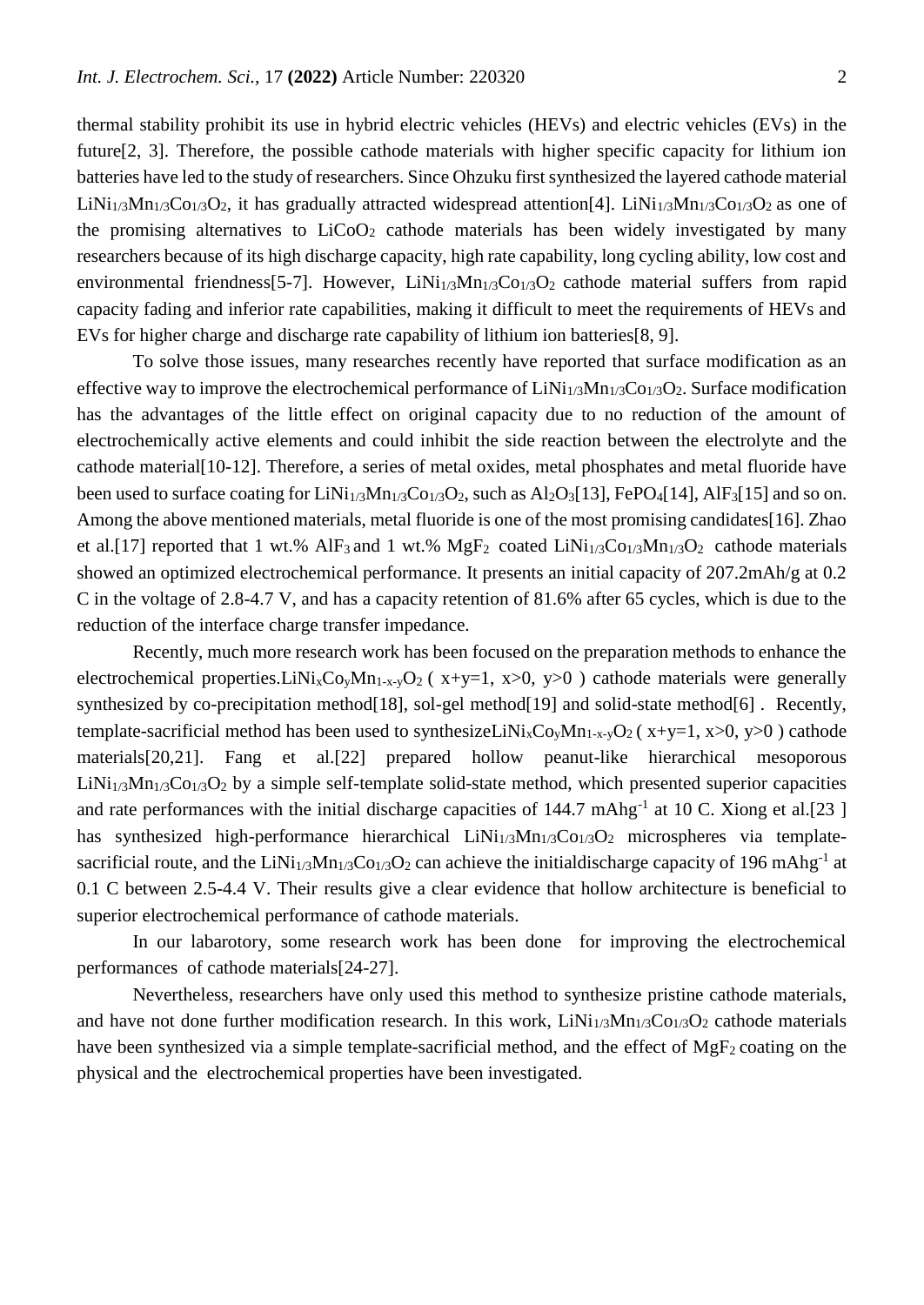# **2. EXPERIMENTAL**

#### *2.1 Sample preparation*

The LiNi<sub>1/3</sub>Mn<sub>1/3</sub>Co<sub>1/3</sub>O<sub>2</sub> cathode materials was synthesized by template-sacrificial method and firing at 850 °C in air for 12 h as our previous report [24]. For preparing the MgF<sub>2</sub>-coated sample, firstly the  $Mg(NO_3)_2.6H_2O$  and NH<sub>4</sub>F were dissolved in deionized water, respectively, the as-prepared LiNi<sub>1/3</sub>Mn<sub>1/3</sub>Co<sub>1/3</sub>O<sub>2</sub> sample was added to the Mg(NO<sub>3</sub>)<sub>2</sub>· solution and stirred for 30 min. Then, the NH<sub>4</sub>F solution was added dropwise and stirred at 80  $^{\circ}$ C until all the deionized water had evaporated completely. Finally the obtained powders were heated at 400  $^{\circ}$ C for 5 h in air. The samples modified with 0.5, 1 and 3wt.%  $MgF_2$  were remarked as 0.5 wt.%- $MgF_2$ , 1 wt.%- $MgF_2$ , and 3 wt.%- $MgF_2$ , respectively.

### *2.2 Physical characterizations*

Power X-ray diffraction (XRD, Advanced D8, Bruker) using Cu-Kα radiation was employed to characterized the crystalline phase and structure of synthesized materials. The XRD data were collected from 10 $\degree$  to 90 $\degree$  in 20 with a scanning rate of 2 $\degree$  min<sup>-1</sup>. The morphology of the samples was analyzed by scanning electron microscope(SEM, S4800, Hitachi) and energy dispersive spectroscopy (EDS) mapping.

#### *2.3 Electrochemical characteristics*

The electrochemical performances of as-prepared materials were measured by CR2032 type coin cells, which consist of a lithium metal anode and cathode separated by Celgard 2325 porous poly propylene. The cathode electrodes were prepared by mixing active material (80wt.%), acetylene back (12wt.%) and polyvinylidenefluoride (PVDF, 8wt.%) in N-methylpyrrolidone (NMP), then the mixtureslurry was coated onto Al foil and dried at 80  $^{\circ}$ C for 12 h in a vacuum oven. The electrolyte used was a  $1M$  LiPF<sub>6</sub> dissolved in the mixture of carbonate (EC) with dimethyl carbonate (DMC) and diethyl carbonate (DEC) (1:1:1 by volume). The coin cells were assembled in an Ar-filled dry glove box ( Mikrouna SUPER 1220/750, Shanghai, China ), and were galvanostatic charged / discharged at different rates (1 C = 180 mAhg<sup>-1</sup>) in the voltage range of 2.5-4.6V (vs. Li<sup>+</sup>/Li) on a Land Battery Tester (Wuhan, China). In addition, the electrochemical impedance spectroscopy (EIS) of coin cells were conducted by electrochemical work station (IM6, Germany). The EIS measurements were performed over frequency from 0.01 Hz to 100k Hz with amplitude of 5 mV.

#### **3. RESULTS AND DISCUSSION**

#### *3.1 Physical characteristics*

XRD patterns of the MgF<sub>2</sub>-coated LiNi<sub>1/3</sub>Co<sub>1/3</sub>Mn<sub>1/3</sub>O<sub>2</sub> cathode materials are given in Fig. 1. It shows that all the samples are confirmed to be well-defined hexagonala-NaFe $O_2$  with R-3m space group.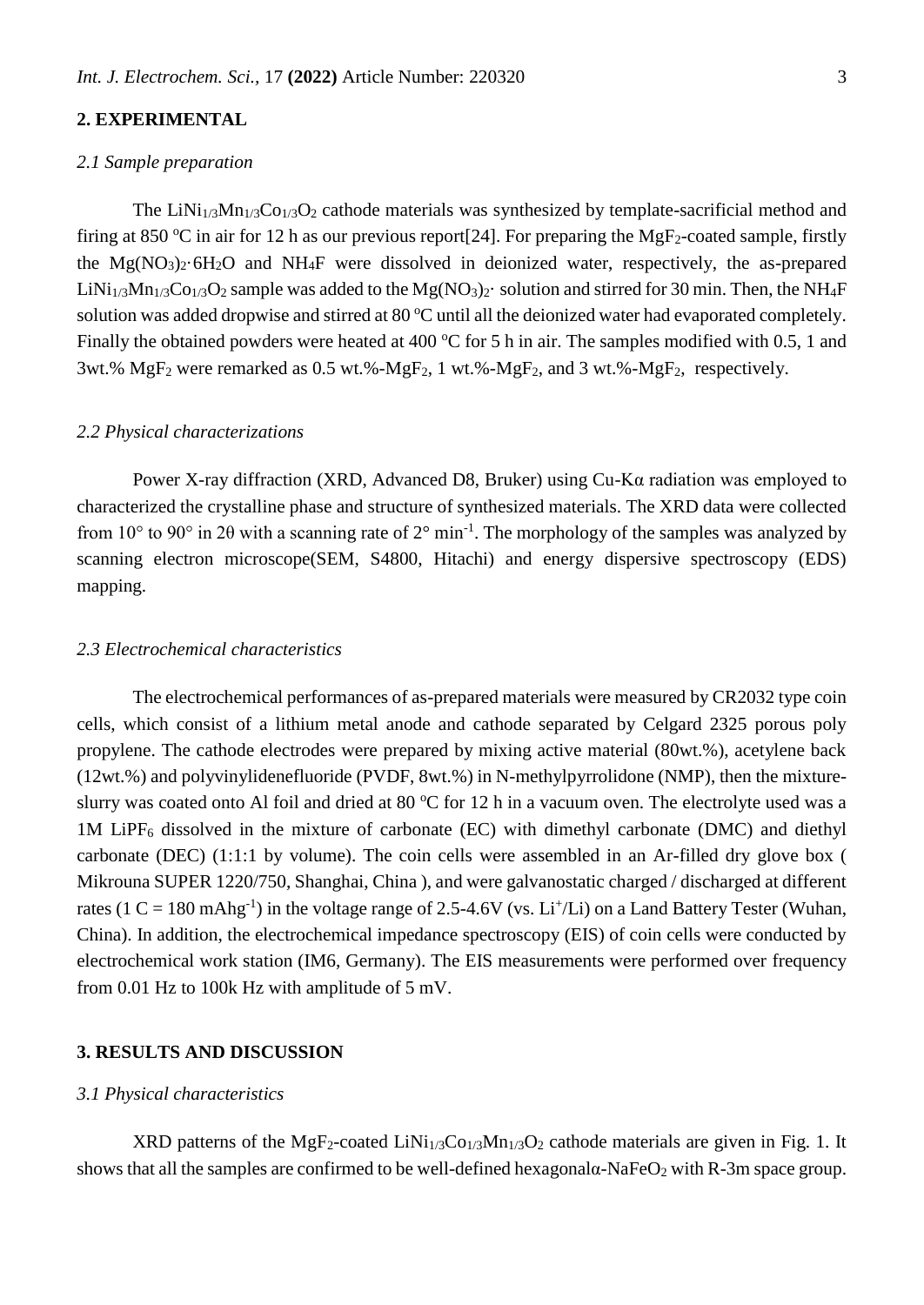The well resolved planes of (006)/(102) and (108)/(110) peaks indicate all samples possess a typical hexagonal layered structure [28]. No diffraction peaks can be assigned to the MgF<sub>2</sub> phase, which may be due to low content or that they were non-crystallized at  $400^{\circ}$ C. In order to subdivide the difference in structural parameters of the pristine and  $MgF_2$ -coated LiNi<sub>1/3</sub>Co<sub>1/3</sub>Mn<sub>1/3</sub>O<sub>2</sub>, Rietveld refinement is performed to obtain the structural parameters of all samples, and the results are shown in Table 1. As shown in Table 1, the lattice parameters  $(a, c \text{ and } V)$  of MgF<sub>2</sub>-coated LiNi<sub>1/3</sub>Co<sub>1/3</sub>Mn<sub>1/3</sub>O<sub>2</sub> cathode materials are very close to that of the pristine  $LiNi<sub>1/3</sub>Co<sub>1/3</sub>Mn<sub>1/3</sub>O<sub>2</sub>$ , which demonstrate that the layered structure does not chsnge after coating the LiNi1/3Co1/3Mn1/3O<sup>2</sup> with MgF2[29]. Besides, the *I(003)/I(104)* value reveals the degree of cation mixing. As the results show, the values of the pristine and  $MgF_2$ coated LiNi<sub>1/3</sub>Co<sub>1/3</sub>Mn<sub>1/3</sub>O<sub>2</sub> were larger than 1.2 and are very close to each other, which indicate that the all samples have low cation mixing. The ratio of *c/a* in the XRD patterns is always used to indicate the extent of trigonal distortion, and a higher value of *c/a* usually means the more perfect hexagonal layered structure. The *c/a* ratios of all samples are higher than 4.9, which means that they all have the excellent hexagonal ordering[30].



**Figure 1.** XRD patterns of the pristine and  $MgF_2$ -coated  $LiNi<sub>1/3</sub>Mn<sub>1/3</sub>Co<sub>1/3</sub>O<sub>2</sub> cathode materials$ 

**Table 1.** Refined lattice parameters of the pristine and  $MgF_2$ -coated  $LiNi<sub>1/3</sub>Mn<sub>1/3</sub>Co<sub>1/3</sub>O<sub>2</sub> cathode$ materials

| Sample (wt.%) | a(A    | C(A     | c/a    | $I_{(003)}/I_{(104)}$ | $V(\rm A^3)$ |
|---------------|--------|---------|--------|-----------------------|--------------|
| pristine      | 2.8605 | 14.2267 | 4.9735 | 1.3263                | 100.88       |
| 0.5           | 2.8605 | 14.2269 | 4.9736 | 1.3262                | 100.88       |
|               | 2.8604 | 14.2265 | 4.9736 | 1.3260                | 100.89       |
|               | 2.8602 | 14.2266 | 4.9739 | 1.3264                | 100.89       |

The SEM images of the pristine and  $MgF_2$ -coated LiNi<sub>1/3</sub>Mn<sub>1/3</sub>Co<sub>1/3</sub>O<sub>2</sub> cathode materials are presented in Fig. 2.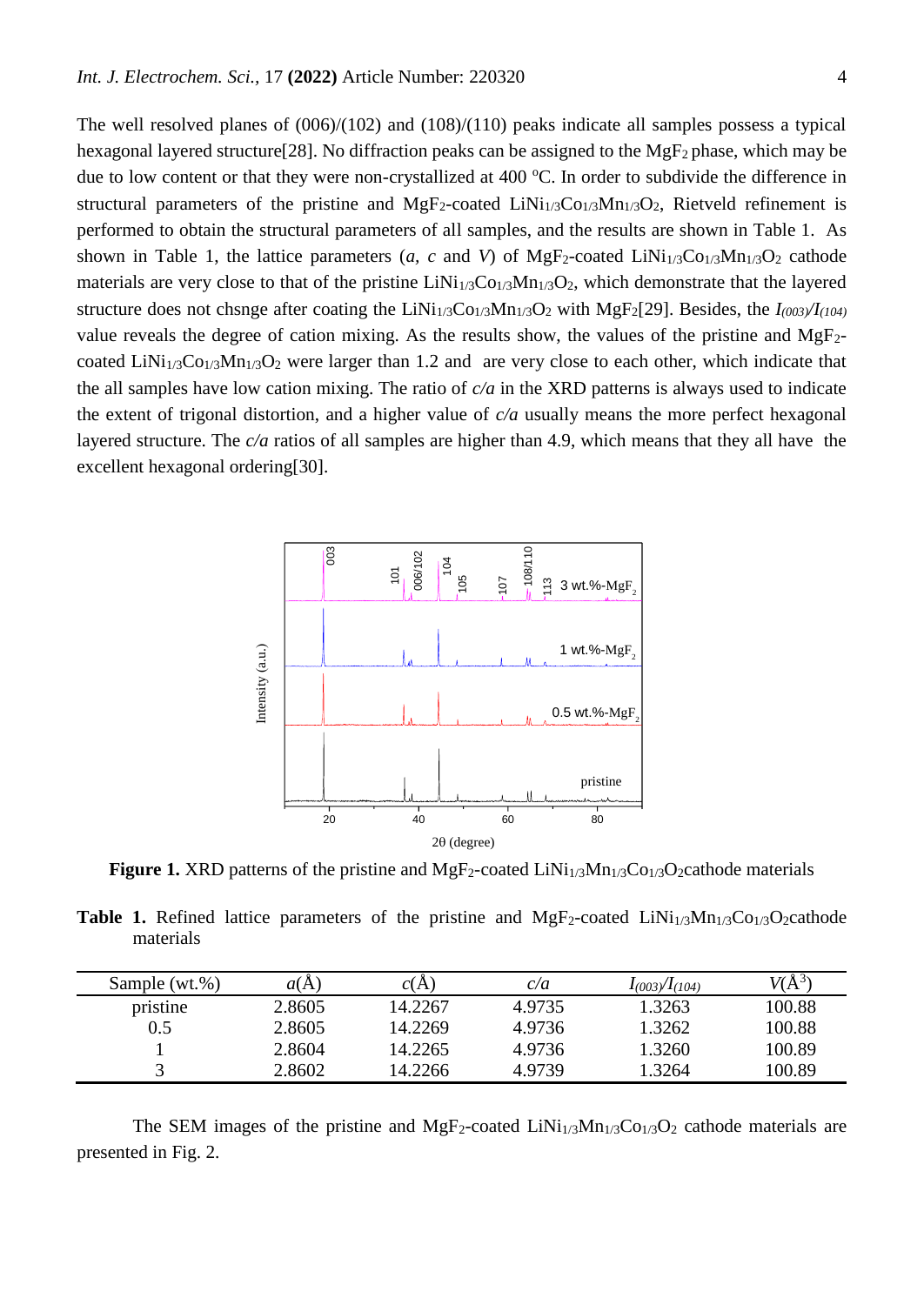

**Figure 2.** SEM images of the pristine and MgF<sub>2</sub>-coated LiNi<sub>1/3</sub>Mn<sub>1/3</sub>Co<sub>1/3</sub>O<sub>2</sub>cathode materials: (a)-(b) pristine, (c)-(d) 0.5 wt.%-MgF2, (e)-(f) 1wt.%-MgF2, (g)-(h) 3wt.%-MgF<sup>2</sup>

As it can be seen, the morphology of samples is controlled by suing MnO2 hollow microspheres, and the microspheres are well preserved during the template-sacrificial process. It is revealed that the pristine LiNi<sub>1/3</sub>Mn<sub>1/3</sub>Co<sub>1/3</sub>O<sub>2</sub> is composed of approximately 100 nm to 200 nm primary nanoparticles, with smooth surface and clear boundaries. With the increase of the coating amount of  $MgF_2$ , the microspherical appearance of MgF<sub>2</sub>-coated LiNi<sub>1/3</sub>Mn<sub>1/3</sub>Co<sub>1/3</sub>O<sub>2</sub> did not change, but nano-scale particles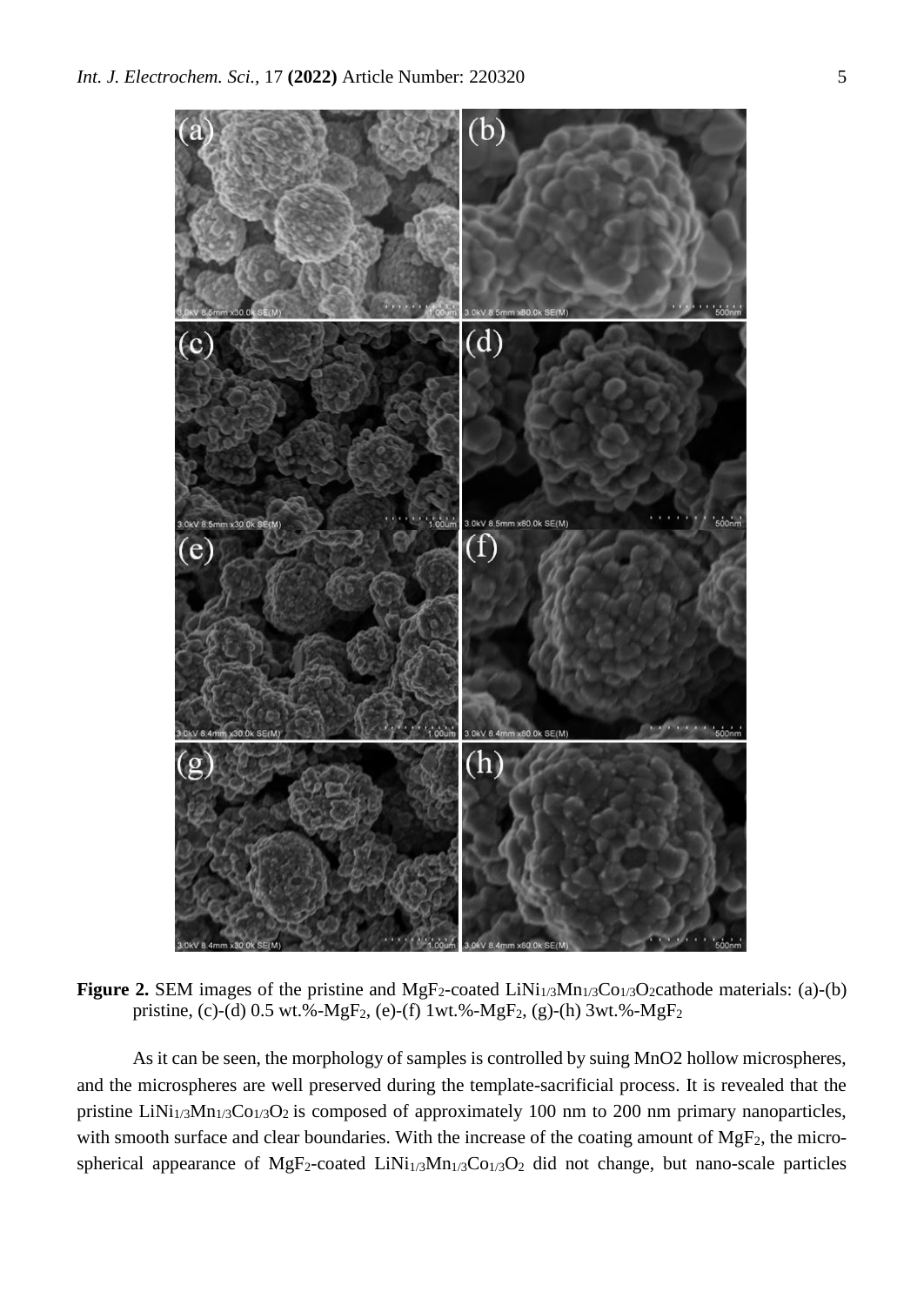appeared gradually on the surface of the microspheres, and the number of particles increased with the increase of the coating amount. In order to observe the detailed existence of  $MgF_2$  on the surface, EDS testing was performed. As shown in Fig. 3, the elements of O, Mg, Mn, Co and Ni are homogeneously distributed in 1 wt.%  $MgF_2$ -coated LiNi<sub>1/3</sub>Co<sub>1/3</sub>Mn<sub>1/3</sub>O<sub>2</sub> structure surface. The element of F is not detected because of that the F element is ultra-light element with a low content , but the mapping of Mg can indicates that MgF<sub>2</sub> is homogeneously distributed on the surface of  $LiNi<sub>1/3</sub>Mn<sub>1/3</sub>Co<sub>1/3</sub>O<sub>2</sub>$  cathode materials.



**Figure 3.** EDS element mappings of 1 wt.% MgF<sub>2</sub>-coated LiNi<sub>1/3</sub>Co<sub>1/3</sub>Mn<sub>1/3</sub>O<sub>2</sub>

## *3.2 Electrochemical characteristics*

The typical initial charge/discharge curves of the pristine and  $MgF_2$ -coated  $LiNi<sub>1/3</sub>Mn<sub>1/3</sub>Co<sub>1/3</sub>O<sub>2</sub>$ cathode materials at 0.1 C in the voltage range of 2.5-4.6 V are shown in Fig.4. The initial discharge capacity of the pristine and 0.5 wt.%, 1 wt.% 3 wt.% MgF<sub>2</sub>-coated LiNi<sub>1/3</sub>Mn<sub>1/3</sub>Co<sub>1/3</sub>O<sub>2</sub> is 203.9 mAh g<sup>-</sup> <sup>1</sup>, 201.4 mAh g<sup>-1</sup>,197.1 mAh g<sup>-1</sup> and 190.4 mAh g<sup>-1</sup>, respectively. It can be seen that the initial discharge of the LiNi<sub>1/3</sub>Mn<sub>1/3</sub>Co<sub>1/3</sub>O<sub>2</sub> show a gradual decrease with the increase of the MgF<sub>2</sub> coating amount, which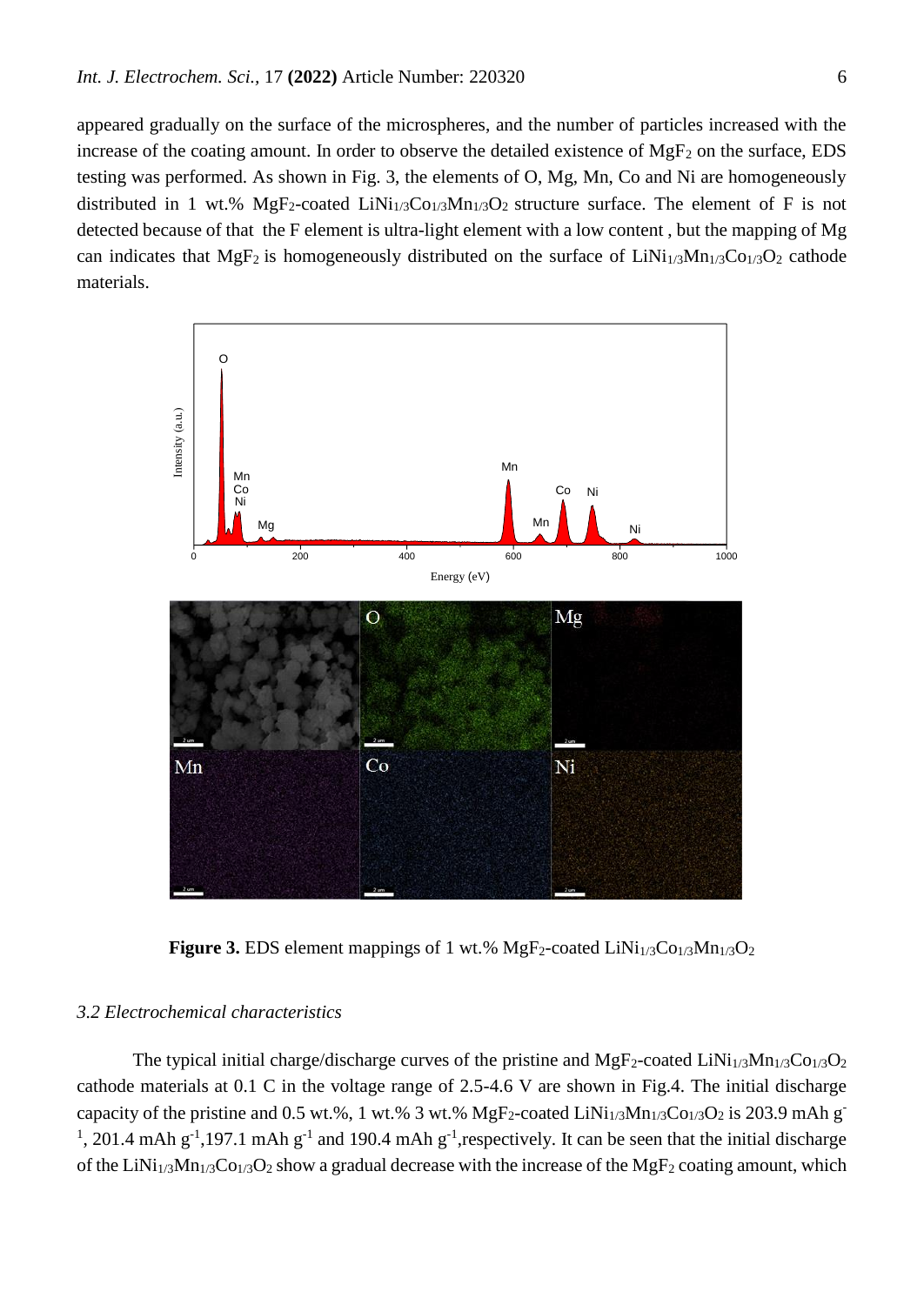is due to the fact that the MgF2 coating layer is not electrochemically active. Significantly, the capacity loss of the pristine and  $MgF_2$ -coated LiNi<sub>1/3</sub>Mn<sub>1/3</sub>Co<sub>1/3</sub>O<sub>2</sub> materials during initial charge/discharge is 40.3 mAh  $g^{-1}$ , 38.9 mAh  $g^{-1}(0.5 \text{ wt. %})$ , 34.8 mAh  $g^{-1}(1 \text{ wt. %})$  and 42.7mAh  $g^{-1}(3 \text{ wt. %})$ , respectively, which indicate that an appropriate amount of  $MgF_2$  coating can reduce the irreversible capacity of  $LiNi<sub>1/3</sub>Mn<sub>1/3</sub>Co<sub>1/3</sub>O<sub>2</sub>$  during the initial charge/discharge significantly.



Figure 4. Initial charge/discharge curves of pristine and MgF<sub>2</sub>-coated LiNi<sub>1/3</sub>Mn<sub>1/3</sub>Co<sub>1/3</sub>O<sub>2</sub>cathode materials at 0.1 C in the voltage range of 2.5-4.6 V

Fig.5 (a) presents the specific capacities of pristine and  $MgF_2$ -coated LiNi<sub>1/3</sub>Mn<sub>1/3</sub>Co<sub>1/3</sub>O<sub>2</sub> at different discharge rates between 2.5-4.6 V. The current densities used for the test increase from 0.1 C to 5 C and then back to 0.1 C, and 10 cycles of charge/discharge per current density. It can be seen that all the samples deliver decreased capacities with increasing current density due to the limited diffusion rate of charge in the electrodes[31]. The pristine sample shows a higher discharge capacity than that of MgF<sub>2</sub>-coated samples at 0.1 C. However, the 0.5 wt.% and 1 wt.% MgF<sub>2</sub>-coated LiNi<sub>1/3</sub>Mn<sub>1/3</sub>Co<sub>1/3</sub>O<sub>2</sub> exhibits higher discharge capacities than  $LiNi<sub>1/3</sub>Mn<sub>1/3</sub>Co<sub>1/3</sub>O<sub>2</sub>$  at 1 C and 5 C. In details, the 1 wt.% MgF<sub>2</sub>-coated LiNi<sub>1/3</sub>Mn<sub>1/3</sub>Co<sub>1/3</sub>O<sub>2</sub> exhibits 119.1 mAh g<sup>-1</sup> while the pristine LiNi<sub>1/3</sub>Mn<sub>1/3</sub>Co<sub>1/3</sub>O<sub>2</sub>only delivers 108.9 mAh  $g^{-1}$  at 5 C. While the rate recoveries to 0.1 C, the discharge capacities of the pristine, 0.5 wt.% and 1 wt.% MgF<sub>2</sub>-coated LiNi<sub>1/3</sub>Mn<sub>1/3</sub>Co<sub>1/3</sub>O<sub>2</sub>are increased to 190.9 mAh g<sup>-1</sup>, 188.2 mAh g<sup>-1</sup> and 191.4 mAh g<sup>-1</sup>, respectively. Appropriate amount of MgF<sub>2</sub>-coated LiNi<sub>1/3</sub>Mn<sub>1/3</sub>Co<sub>1/3</sub>O<sub>2</sub> exhibits better rate performance than the pristine sample, which is mainly due to the coating  $MgF_2$ can reduce the side reaction between material and electrolyte, resulting in lower electrochemical impedance. However, the rate capability of 3 wt.%MgF<sub>2</sub>-coated LiNi<sub>1/3</sub>Mn<sub>1/3</sub>Co<sub>1/3</sub>O<sub>2</sub> is worse than that of the pristine sample, which is mainly due to the higher content of coating  $MgF_2$  will impede the diffusion of  $Li^+$  and reduce the electronic conductivity.

To further evaluate the superiority of the MgF<sub>2</sub>-coated LiNi<sub>1/3</sub>Mn<sub>1/3</sub>Co<sub>1/3</sub>O<sub>2</sub> cathode material, the battery was tested for cyclic charge/discharge at 0.2 C in the voltage range of 2.5-4.6V, and the results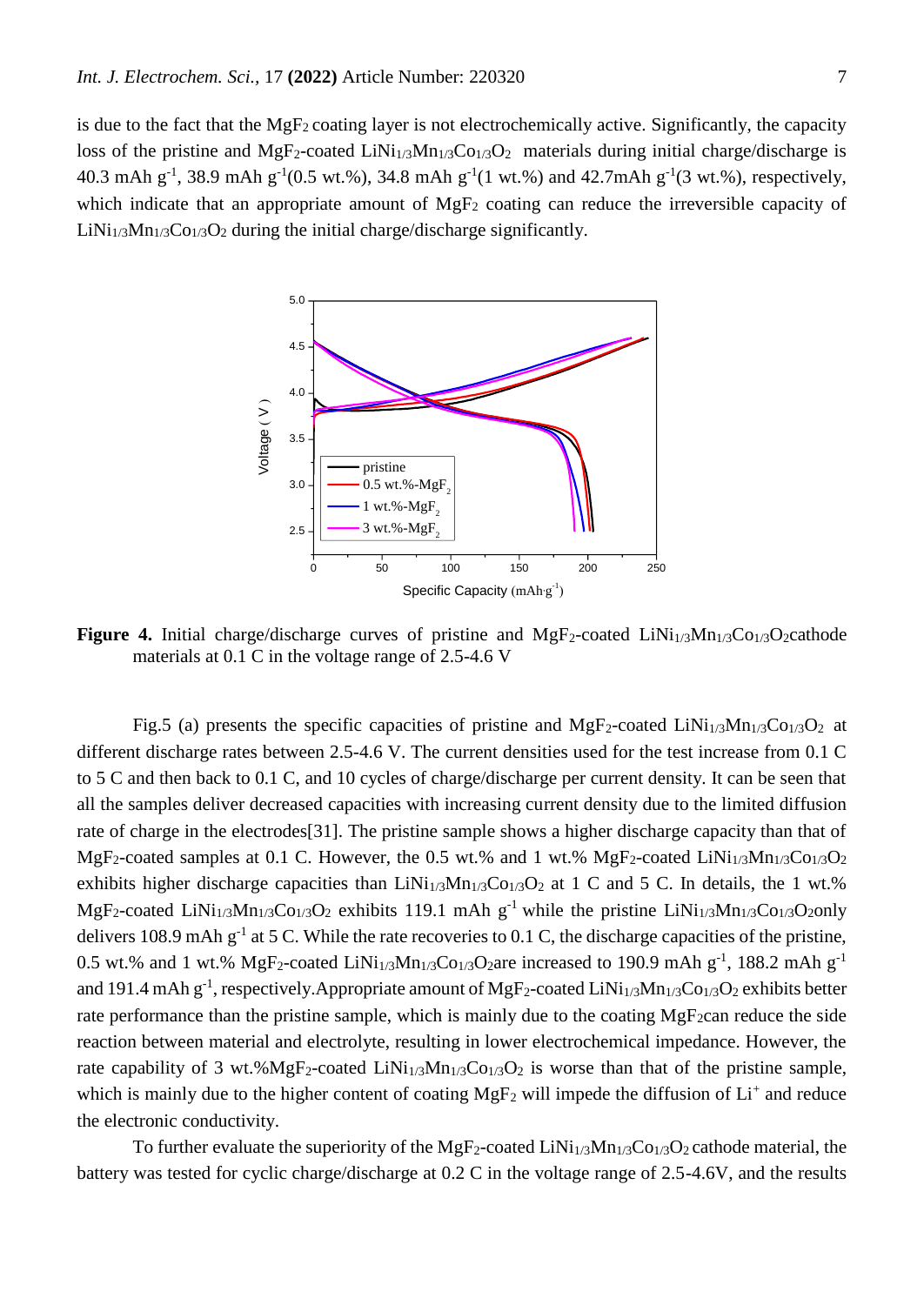are shown in Fig.5 (b). As it can be seen, the initial discharge capacity of the pristine  $LiNi<sub>1/3</sub>Mn<sub>1/3</sub>Co<sub>1/3</sub>O<sub>2</sub>$ is 196.1 mAh  $g^{-1}$ , and the discharge capacity of material is only 176.7 mAh  $g^{-1}$  with 90.1% capacity retention after 50 cycles. Although the values of the discharge specific capacity of the 0.5 wt.% and 1 wt.% MgF<sub>2</sub>-coated LiNi<sub>1/3</sub>Mn<sub>1/3</sub>Co<sub>1/3</sub>O<sub>2</sub> are 195.1 mAh  $g^{-1}$  and 190.7mAh  $g^{-1}$ , respectively, they exhibit better cycling stability with 91.8% and 94.4% capacity retention after 50 cycles, respectively. It is worth noting that the 3 wt.%MgF<sub>2</sub>-coated LiNi<sub>1/3</sub>Mn<sub>1/3</sub>Co<sub>1/3</sub>O<sub>2</sub> illustrates lower discharge capacity in the first cycle and after 80 cycles, but the capacity retention is 91.6% after 50 cycles. The reason may be that MgF<sup>2</sup> coating is not an electrode active material and more coating may deteriorate the electrochemical properties.



**Figure 5.** (a) The rate performance, (b) the cycle performance of pristine and  $MgF_2$ -coated LiNi<sub>1/3</sub>Mn<sub>1/3</sub>Co<sub>1/3</sub>O<sub>2</sub>cathode materials in the voltage range of 2.5-4.6 V

The results illustrate that appropriate amount of  $MgF_2$ -coated LiNi<sub>1/3</sub>Mn<sub>1/3</sub>Co<sub>1/3</sub>O<sub>2</sub> not only improves material rate performance but also presents excellent cycling stability, which may be : (1) Appropriate amount of MgF<sup>2</sup> coating can avoid direct contact between material and electrolyte, relieve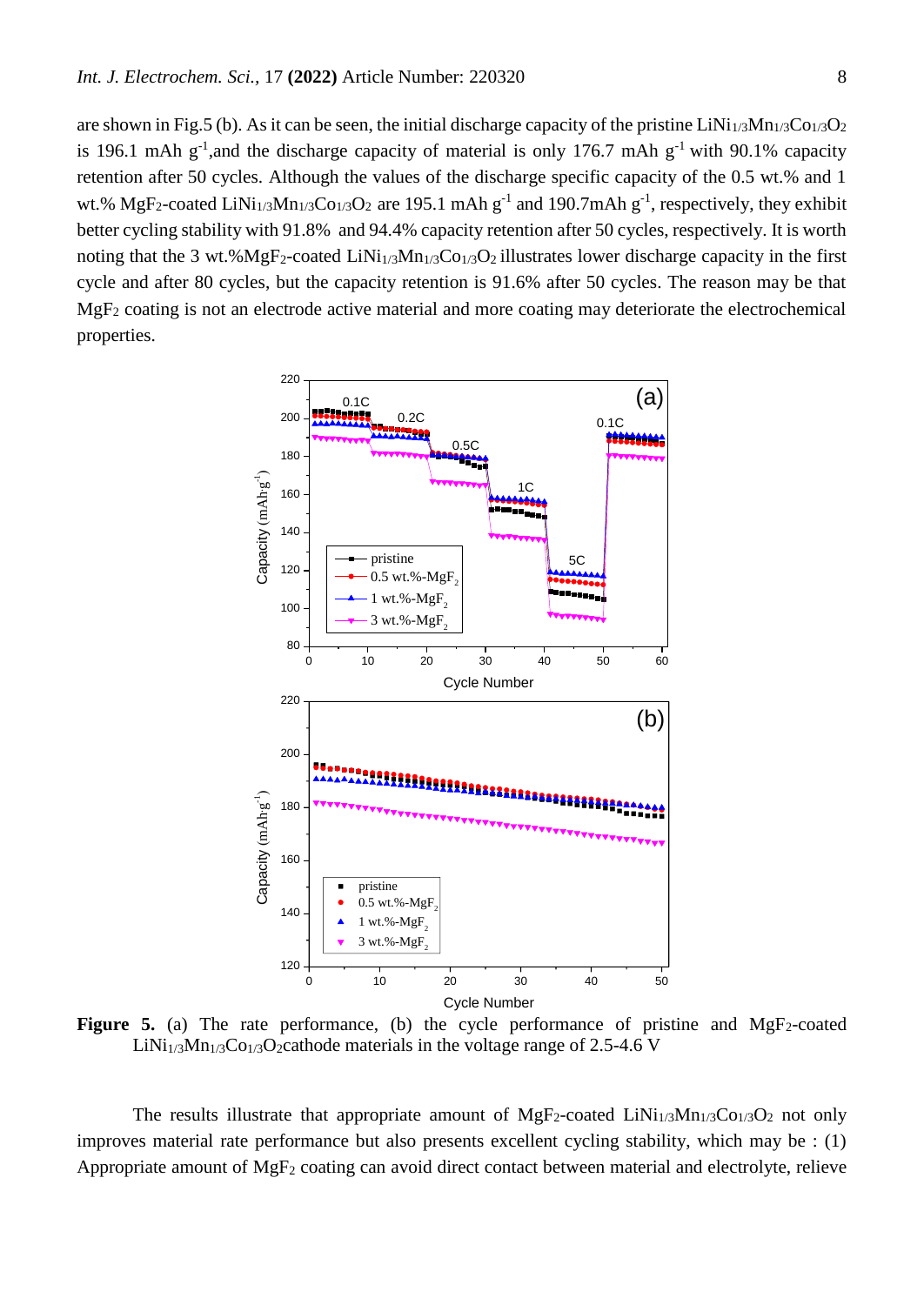electrolyte corrosion and SEI film growth rate. (2) Appropriate amount of  $MgF_2$  coating can improve the structural stability of the material and reduce the growth rate of internal cracks in the material particles.

In order to further study the differences in electrochemical performances of the pristine and 1 wt.%MgF<sub>2</sub>-coated LiNi<sub>1/3</sub>Mn<sub>1/3</sub>Co<sub>1/3</sub>O<sub>2</sub>, the electrochemical impedance spectroscopy (EIS) of two samples were tested, which is a main tool to analysyze kinetic process of Li<sup>+</sup> intercalation and deintercalation into electrode materials[32]. Fig. 6 presents the EIS profiles of the pristine and 1 wt.%MgF<sub>2</sub>-coated LiNi<sub>1/3</sub>Mn<sub>1/3</sub>Co<sub>1/3</sub>O<sub>2</sub> after 5 and 50 cycles at 0.2 C between 2.5 to 4.6 V. Both the two plots contain a semicircle in the high frequency, a semicircle in mid-low frequency and a straight line in the low frequency, corresponding to the impedance for a solid electrolyte interface layer  $(R_{\text{sei}})$ , the surface charge transfer resistance  $(R_{ct})$  and the resistance of  $Li<sup>+</sup>$  diffusion in the crystal lattice.



**Figure 6** Nyquist plots of pristine and 1 wt.% MgF<sub>2</sub>-coated LiNi<sub>1/3</sub>Mn<sub>1/3</sub>Co<sub>1/3</sub>O<sub>2</sub>cathode materials after 5 (a) and 50 (b) cycles. Inset: Equivalent circuit.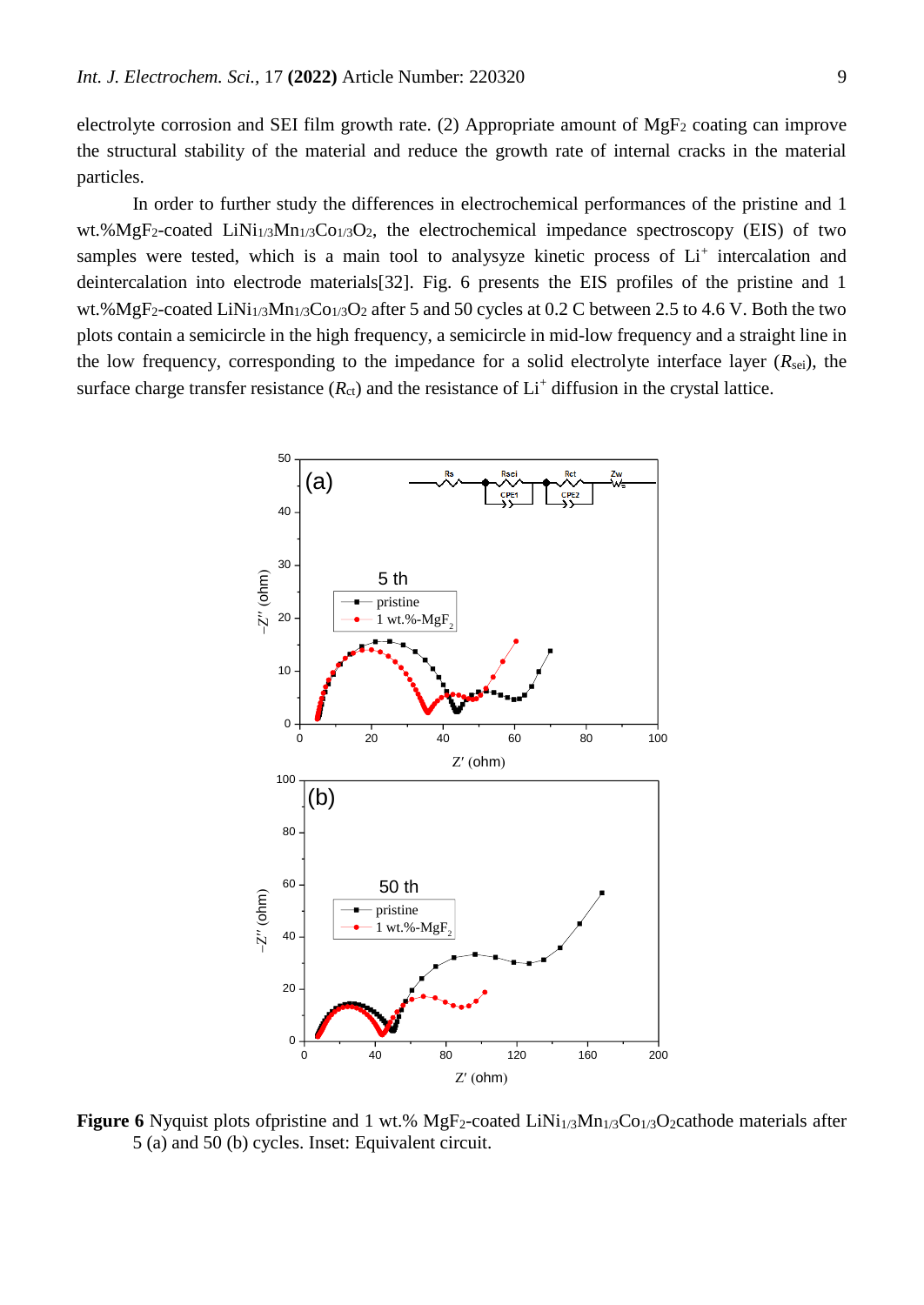The intercept of the high frequency region and the Z' axis is mainly electrolyte  $(R_s)[33]$ . All the sections correspond to the partitions in the equivalent circuit, which is used to fit the EIS profiles to give a quantitative result to further study the effect of  $MgF_2$  coating. The detailed values of impedance parameters could be obtained from fitting result, which were shown in Table 2. As it can be seen,the values of  $R_s$  for the pristine and 1 wt.%MgF<sub>2</sub>-coated LiNi<sub>1/3</sub>Mn<sub>1/3</sub>Co<sub>1/3</sub>O<sub>2</sub> have almost no change after 5 and 50 cycles. The  $R_{\text{sei}}$  of 1 wt.%MgF<sub>2</sub>-coated LiNi<sub>1/3</sub>Mn<sub>1/3</sub>Co<sub>1/3</sub>O<sub>2</sub> is lower than that of the pristine sample after 5 and 50 cycles, which indicates that the formation of the SEI layer is suppressed by the MgF<sub>2</sub>coating. The  $R_{ct}$  value of 1 wt.%MgF<sub>2</sub>-coated LiNi<sub>1/3</sub>Mn<sub>1/3</sub>Co<sub>1/3</sub>O<sub>2</sub> increases from 12.44  $\Omega$  after 5 cycles to 44.65  $\Omega$  after 50 cycles, while that of the pristine sample increases from 17.52  $\Omega$  after 5 cycles to 92.69 Ω after 50 cycles. This increase in impedance during cycling is primarily due to the side reactions between material and electrolyte. The results demonstrate that the  $MgF_2$  coating can reduce the HF erosion and the oxygen release from the highly lithium deintercalation by preventing its direct contact with the electrolyte. Therefore, the excellent rate performance and cycling stability of LiNi<sub>1/3</sub>Mn<sub>1/3</sub>Co<sub>1/3</sub>O<sub>2</sub> are obtained after coating an appropriate amount of MgF<sub>2</sub> on the surface.

**Table 2.** Impedance parameters calculated based on equivalent circuit

| sample        | 5th           |                   |                  | 50th          |                   |                  |  |
|---------------|---------------|-------------------|------------------|---------------|-------------------|------------------|--|
|               | $R_s(\Omega)$ | $R_{sei}(\Omega)$ | $R_{ct}(\Omega)$ | $R_s(\Omega)$ | $R_{sei}(\Omega)$ | $R_{ct}(\Omega)$ |  |
| pristine      |               | 38.69             | 17.52            | 7.31          | 42.45             | 92.69            |  |
| wt.%- $MgF_2$ | 4.84          | 31.01             | 2.44             | 7.65          | 36.43             | 44.65            |  |

## **4. CONCLUSIONS**

 $MgF_2$ -coated LiNi<sub>1/3</sub>Mn<sub>1/3</sub>Co<sub>1/3</sub>O<sub>2</sub> hollow nano-micro hierarchical microsphere materials have been successfully synthesized and characterized for its structural characteristics and electrochemical performances. The 1 wt.%  $MgF_2$ -coated LiNi<sub>1/3</sub>Mn<sub>1/3</sub>Co<sub>1/3</sub>O<sub>2</sub> exhibited a remarkably enhanced cycling stability and rate capability between 2.5 and 4.6 V. The results of EIS indicated that  $MgF_2$  coating layer can reduce the increase of the cathode materials during cycling.

#### **References**

- 1. P. He, H. J. Yu, D.Li, H. S. Zhou, *J. Mater. Chem.,* 22(2012) 3680.
- 2. H. J. Lee, Y. J. Park, *Solid State Ionics*, 230 (2013) 86.
- 3. Y. Bai, K. Jiang, S. Sun, Q. Wu, X. Lu, N. Wan, *Electrochim.Acta*, 134 (2014) 347.
- 4. T. Ohzuku, Y. Makimura, *Chem. Lett*., 30 (2001) 744.
- 5. R. Zhang, L. W. Huang, W. Li, J. T. Liao, P. Zeng, X. L. Zhang, Y. G. Chen, . *Int. Electrochem.,Sci*. 13 (2018) 2248.
- 6. L. Tan, H. W. Liu, *Solid State Ionics*, 181 (2010) 1530.
- 7. Q. Q. Jiang, N. Chen, D. D. Liu, S. T. Wang, H. Zhang, *Nanoscale*, 8 (2016) 11234.
- 8. F. Wu, M. Wang, Y. F. Su, L. Y. Bao, S. Chen, *J. Power Sources*, 195 (2010) 2362.
- 9. Q. N. Sa, E. Gratz, M. N. He, W. Q. Lu, D. Apelian, Y. Wang, *J. Power Sources*, 282 (2015) 140.